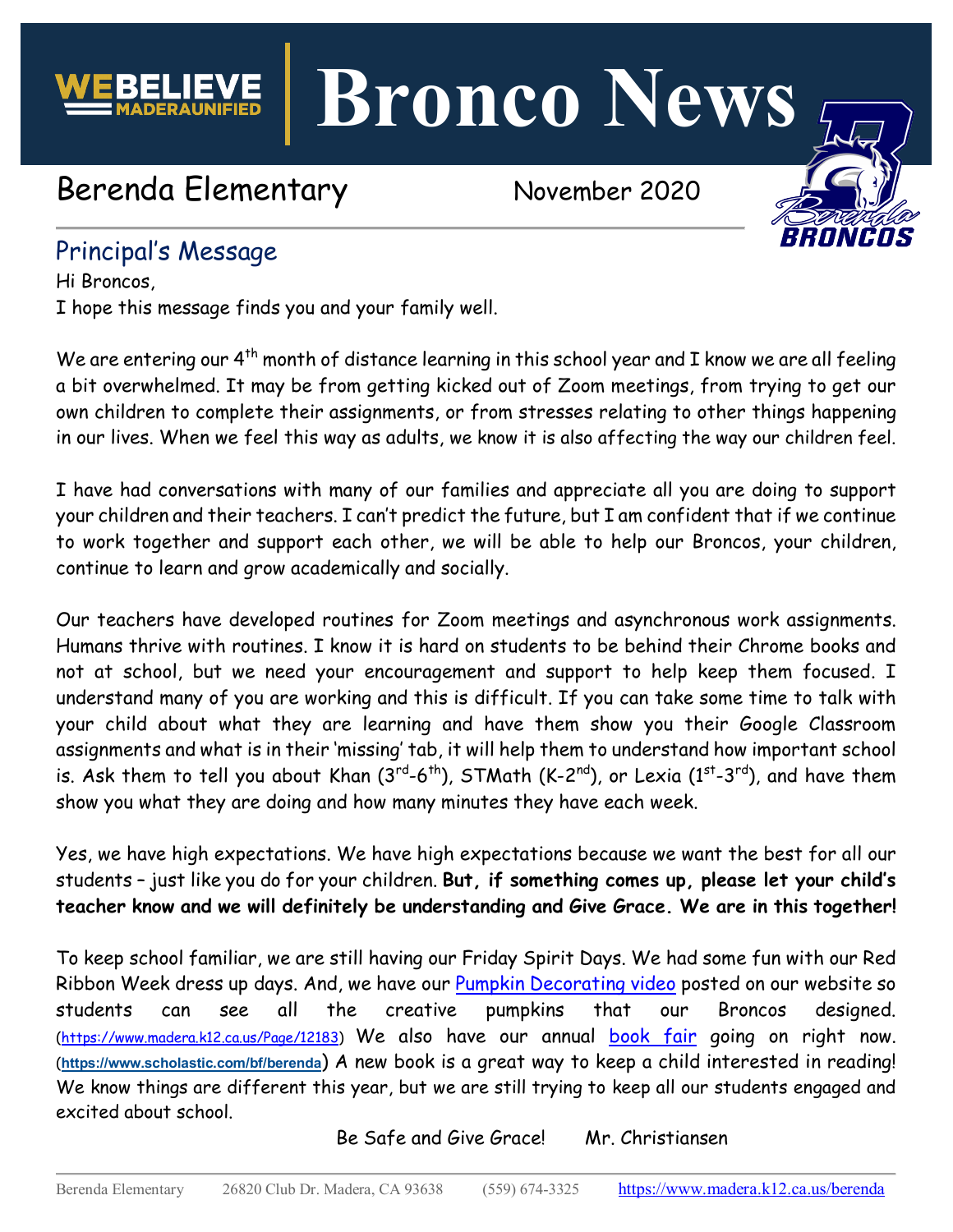

#### What's coming…

We celebrate Veteran's Day each year on **November 11th**. Because Veteran's Day falls on a Wed this year, Wednesday will be a **holiday and a day off from school**. I know I've been reminding everyone that students need to complete assignments on Wed each week...but not on Nov. 11<sup>th</sup>. On that day we will take some time to thank our veterans for their patriotism, love of country, and willingness to serve and sacrifice for the common good of the United States of America.

Because Nov. 11th is a holiday, we will be distributing **food on Thursday, November 12th**. All other weeks we will continue with Wednesday food distribution.

I hope everyone has been taking advantage of our new way of communicating with parents - ParentSquare. You can choose to receive messages via text or email. **You can also download the ParentSquare app to your cellphone**. If you are not set up with ParentSquare, please call the office and we can help. Here is a link to the **ParentSquare website with answers to some** [frequently asked questions.](http://blog.parentsquare.com/blog/2020/7/15/help-please-frequently-asked-parent-questions)



Wondering how you can **get your very own [Bronco shirts and sweatshirts](https://pro-t-s.printavo.com/merch/berenda)**. We've got the answer! Click on this [link](https://pro-t-s.printavo.com/merch/berenda) and you will see T-shirts, V-necks, Hoodies, and more. The store closes on 11/15…so don't wait.



Our next **Learning Packet distribution will be Wednesday, Nov 4 from 10-12:30.**

We have some PE equipment for all students in first – sixth grade.

In addition, some grade levels will have learning packets to hand out.

And, we will be distributing food from 11-12:30.

We are starting earlier this week so we don't have the same long line that we had last month. If you are not interested in getting lunch, you can come early to get your supplies.

We will also be open from 5:00-5:45 for those of you who need a later pickup time.

Take a moment and think about what you want for your child in their life. It is important for students to understand that even though we are not physically in school, teachers are still teaching and we want students to be learning. We can all agree that we want our children to get a fabulous education so that they can do whatever they want in life.

With that in mind...Progress reports will be available for you to review on Nov 20<sup>th</sup>. This means that teachers will have grades updated from the Friday before. **You can go to your Parent**  Portal account on Nov 20<sup>th</sup> (or at any time) to monitor how your child is doing. Students are also able to monitor their grades. Have them show you if they have any missing assignments?